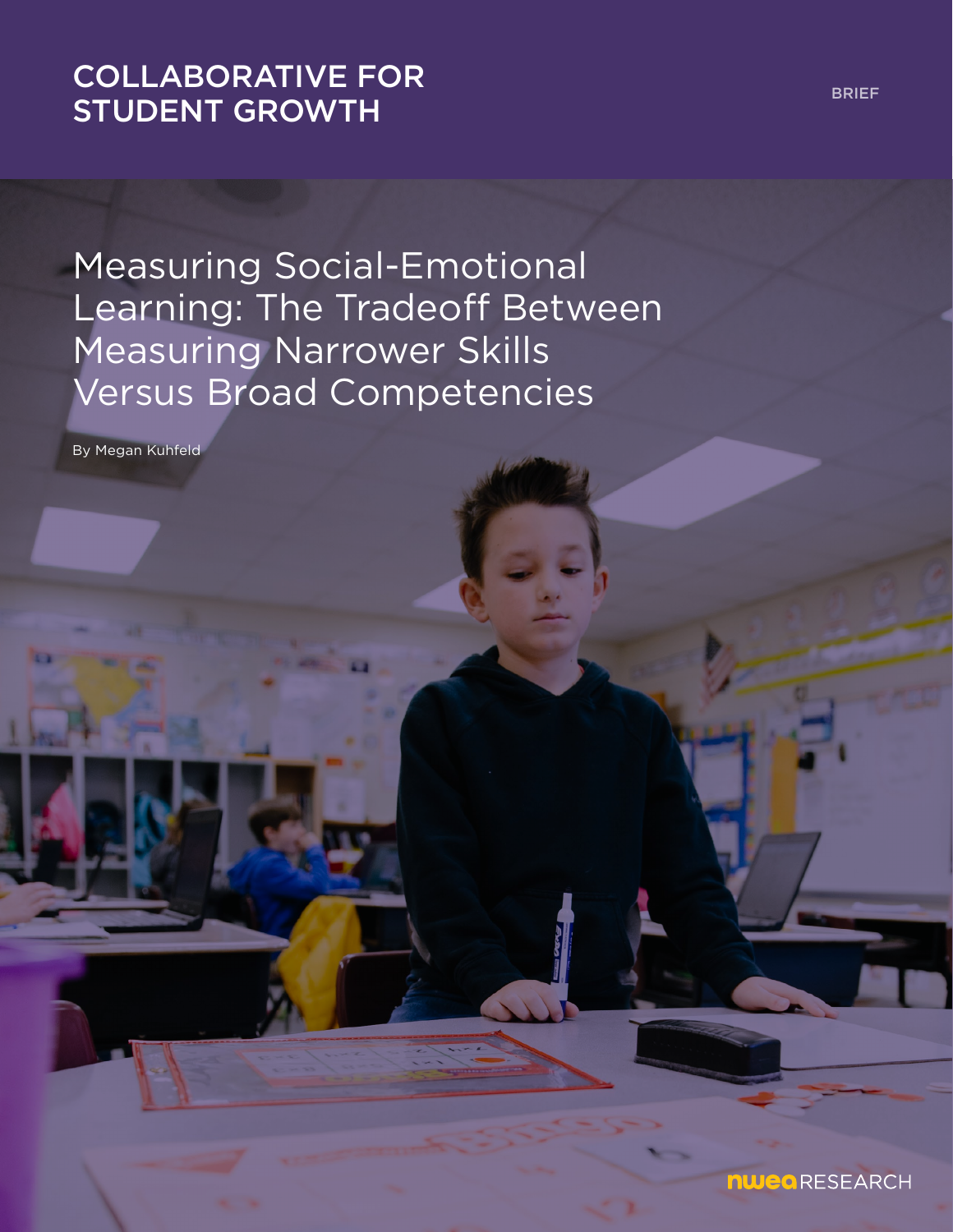## KEY FINDINGS

- A student survey measure intended to capture seven unique SEL competencies (including academic engagement, self-efficacy, perseverance, and self-management) provided some evidence to support the multidimensionality of SEL constructs, though the skills are often highly correlated.
- But, there is a tradeoff: students' long-term educational outcomes are best predicted by a composite intrapersonal competency domain rather than by the unique dimensions.

What do we really mean, and what do we actually measure, when we examine social-emotional learning (SEL) skills? SEL competencies can be powerful predictors of students' long-term educational and work outcomesi,ii, which has driven increased interest in SEL among educators, policymakers, and researchers. However, SEL can mean different things to different people: a recent review identified 136 different frameworks that attempt to group, identify, define the key SEL skills students need to succeed in school and their careersiii, and there are hundreds of different questionnaires and surveys used to measure diverse SEL skills.<sup>iv</sup> Individual SEL skills are often grouped into broader categories, like *interpersonal* and *intrapersonal* competencies, though a single skill in one framework might be considered several different skills in another.

**Interpersonal competencies: skills that are important for constructive interactions and relationships with other people. Communication, collaboration, and social skills are three commonly studied examples.**

**Intrapersonal competencies: attitudes and dispositions that influence how students solve problems in school and work. Self-regulation, growth mindset, academic engagement, and perseverance are some commonly studied examples.**

While practitioners and policymakers often refer to SEL as a global characteristic of students, approaches to measuring these skills and using them to identify students who need related supports do not. Rather, when SEL is measured, it is typically with surveys of much narrower, separate skills, like grit, self-efficacy, or self-management. Scores from surveys that measure a single construct, such as grit, are then used to predict outcomes of interest, like educational attainment. Even when studies include multiple SEL skills, they seldom examine how multiple skills and the items used to measure these skills may be related.

The diversity of frameworks and the disconnect between terminology and research practices leaves many essential questions. If we want to predict an important outcome, like the likelihood that a student will graduate high school, will adding a specific SEL skill to those measured improve the accuracy of our predictions? Are these varied SEL constructs really measuring unique competencies: do questions about students' *academic engagement* and motivation to learn, for example, provide information about different skills, or about a broader, shared competency? Researchers are working to align these varied frameworks<sup>v,vi</sup> and to identify the key academic and noncognitive factors that best predict student outcomes so educators and policymakers can answer important questions like these.

This research examined the benefits and trade-offs of focusing on narrowly-defined competencies versus more broadly-defined categories using longitudinal data from the Study of Deeper Learning (SDL)<sup>vii</sup>. The SDL contains student survey responses measuring seven SEL competencies, including one interpersonal and six intrapersonal competencies, that, individually, have been shown to predict high school graduationviii.

The study addressed two questions:

- 1. Are the seven competencies psychometrically distinct or do they reflect broader underlying dimensions?
- 2. What combination of competencies best predicts students' high school graduation and college enrollment?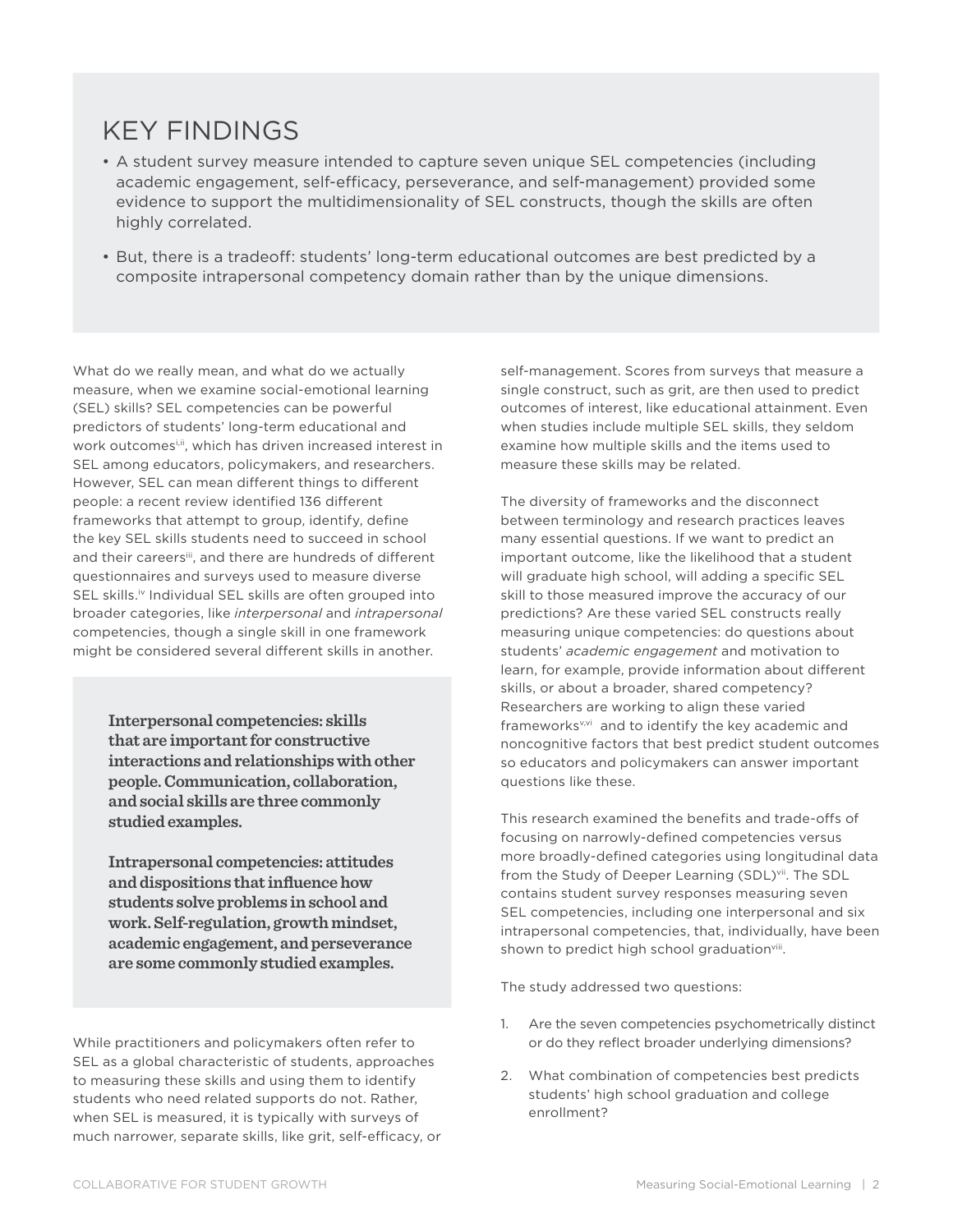#### **Interpersonal competency**

| <b>SKILL</b>                      | <b>DEFINITION</b>                                                                                                                                                            |
|-----------------------------------|------------------------------------------------------------------------------------------------------------------------------------------------------------------------------|
| <b>Collaboration skills</b>       | The extent to which a student perceives that he or she works well in a group and<br>cooperates to identify or create solutions.                                              |
| <b>Intrapersonal competencies</b> |                                                                                                                                                                              |
| Academic engagement               | The degree to which a student agrees that he or she has "interest and engagement in<br>learning" and participates actively in classroom learning activities.                 |
| Motivation to learn               | The degree to which a student is motivated to do well academically and to become more<br>knowledgeable                                                                       |
| Self-efficacy                     | The degree to which a student tends to view him or herself "as capable of meeting task<br>demands in a broad array of contexts."                                             |
| Locus of control                  | The extent to which a student feels he or she has control over what happens to them and<br>their beliefs in their own personal control, powerful others, and chance of fate. |
| Perseverance                      | The degree to which a student agrees that he or she maintains effort and interest despite<br>failure, adversity, and plateaus in progress.                                   |
| Self-management                   | The extent to which a student feels he or she is able to independently manage their work<br>and schedules to meet goals.                                                     |

Overview of competentices included in the SDL and this study

The data to address the first question came from 1,636 high school students from 24 schools in two states who completed the SEL survey in grades 11 and 12. Because some student characteristic data were only available from one state, a subset of the sample (1,054 students) were used to address the predictive question. High school graduation status and college enrollment data were also used to answer the second research question.

### **SEL competencies measured were strongly correlated with each other, but there was evidence that some SEL constructs measured unique skills.**

Analyses of student responses to the 52 items on the SEL survey showed that survey responses did not lead to well-differentiated scores among the seven competencies studied. Some competencies did appear to be conceptually unique: survey items that measured the interpersonal competency *collaboration skills* had low to moderate correlation with items measuring varied intrapersonal competencies. However, there were strong correlations, over 0.85, between several competencies, and some of the survey questions' responses were more closely correlated with questions that were intended to measure a different SEL skill.

Additional analyses identified five item clusters that measured conceptually unique competencies. Many of these five clusters were rearrangements of the original seven domains that the items were written to measure. The first, *Collaboration*, included the ten original collaboration survey items. The second, which we termed Engagement included some items from Motivation to learn (for example, "I think what I am learning in my classes is interesting") and *Academic engagement* items. The third conceptual grouping, *Independent learning* included a subset of the original *self-management* items focused on learning effectively on your own. The fourth, *Self-efficacy*, included both *self-efficacy* and locus of *control* items. The last domain, Goal orientation, included *self-management*, *perseverance*, and two *motivation* to learn items. Clustering items into these five groupings strengthened how well items were related to their respective domains, though this approach only was a marginal improvement in terms of model fit over simpler model in which all of the intrapersonal SEL skills were grouped together.

### **Students' long-term educational outcomes were better predicted by a combined intrapersonal competency domain**

Three SEL competencies, *Engagement*, *Independent learning*, and *Self-efficacy* were identified as the strongest predictors among the individual SEL skills of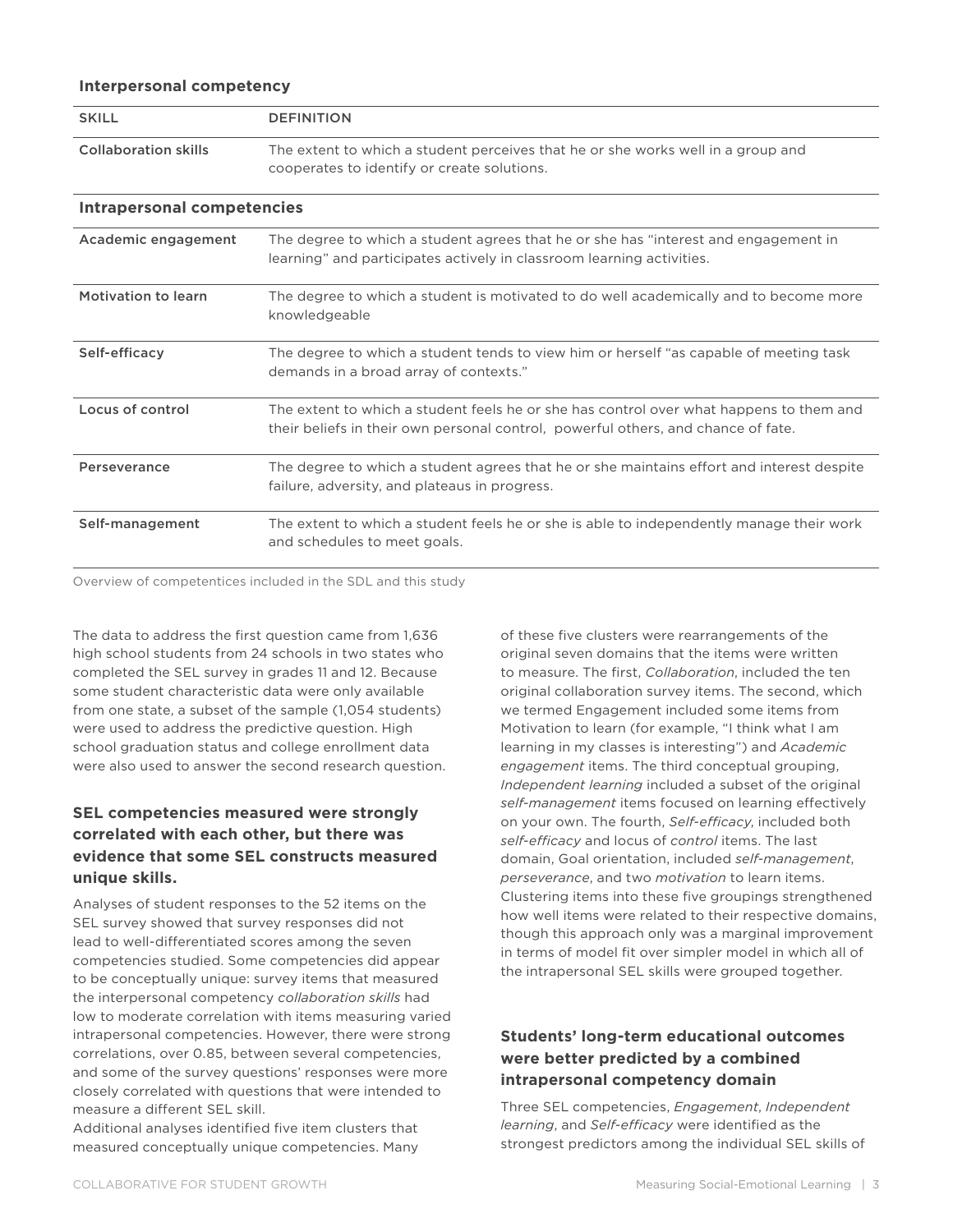students' on-time high school graduation and college enrollment rates. We then compared the predictive power (with regards to on-time high school graduation and college enrollment) of the individual competencies with a combined SEL score (including both interpersonal and intrapersonal competencies), and with two broad SEL scores (the interpersonal competency and a composite intrapersonal competency). The models also included other factors, including student math test scores and several background variables.

Most students in this sample (92 percent) graduated high school on time, so there was little variation in graduation rates for the high-school graduation models to explain. None of the SEL constructs, individually or

combined, were significant predictors of high school graduation in this sample, though student math scores, were a significant predictor.

For college enrollment, both the combined intrapersonal/interpersonal SEL score and the intrapersonal composite score were significant predictors of four-year college enrollment, but the individual interpersonal competencies were not. Furthermore, including the composite intrapersonal factor resulted in the largest amount of explained variance in four-year college enrollment of all of the models considered.

# RECOMMENDATIONS

### **More work is needed to build a shared definition and understanding of which SEL skills matter for student success, and how to best measure these skills.**

While SEL competencies have gained a great deal of prominence in educational policy in recent years, how we think about, measure, and report these skills is not yet well aligned.

One key missing piece is a shared understanding and definition of SEL domains that are sufficiently distinct and provide information above and beyond a combined score. This study provides some evidence of multiple factors within intrapersonal survey items, correlations in scores between the different competencies, when reduced to the five clusters, remained fairly high, from 0.57 to 0.84. One possible explanation is that these domains represent a broader trait that explains much of the shared variance in the responses. Another possibility is that these positive correlations represent a "halo effect", where students who have generally positive view of themselves rate themselves positively across a wide range of theoretically unique domains. A third possibility is these high correlations are the result of social desirability bias, where students provide inaccurate responses that make themselves seem better. Most likely, the reality is some combination of these possibilities. Additional research is needed to examine whether student self-report responses correlate highly with ratings from parents and teachers, or results from other measurement tools like performance tasks. In addition, alternative measures of SEL skills like situational judgement tests or discrete choice experiments may provide more promising opportunities to measure SEL skills that may avoid some of the limitations of self-report measures.

#### **The research community must build more reliable surveys of SEL skills.**

Another important but rarely addressed concern about scores produced from self-report survey measures is that the average number of items measuring any given competency is typically less than ten, and sometimes as low as two or three. By comparison, it is very rare to see a cognitive assessment with 10 or fewer items, as test developers know that it is difficulty to precisely estimate students' ability without a range of item difficulties. It is possible that the improved predictive power seen with the composite score simply reflects that there is too much noise in the separate competency scores (which are based on smaller numbers of items) drowning out the unique predictive power. More attention should be paid to the reliability of inter/intrapersonal survey measures. In particular, more "difficult" items should be developed to better differentiate between students at the upper end of the scale and improve reliability.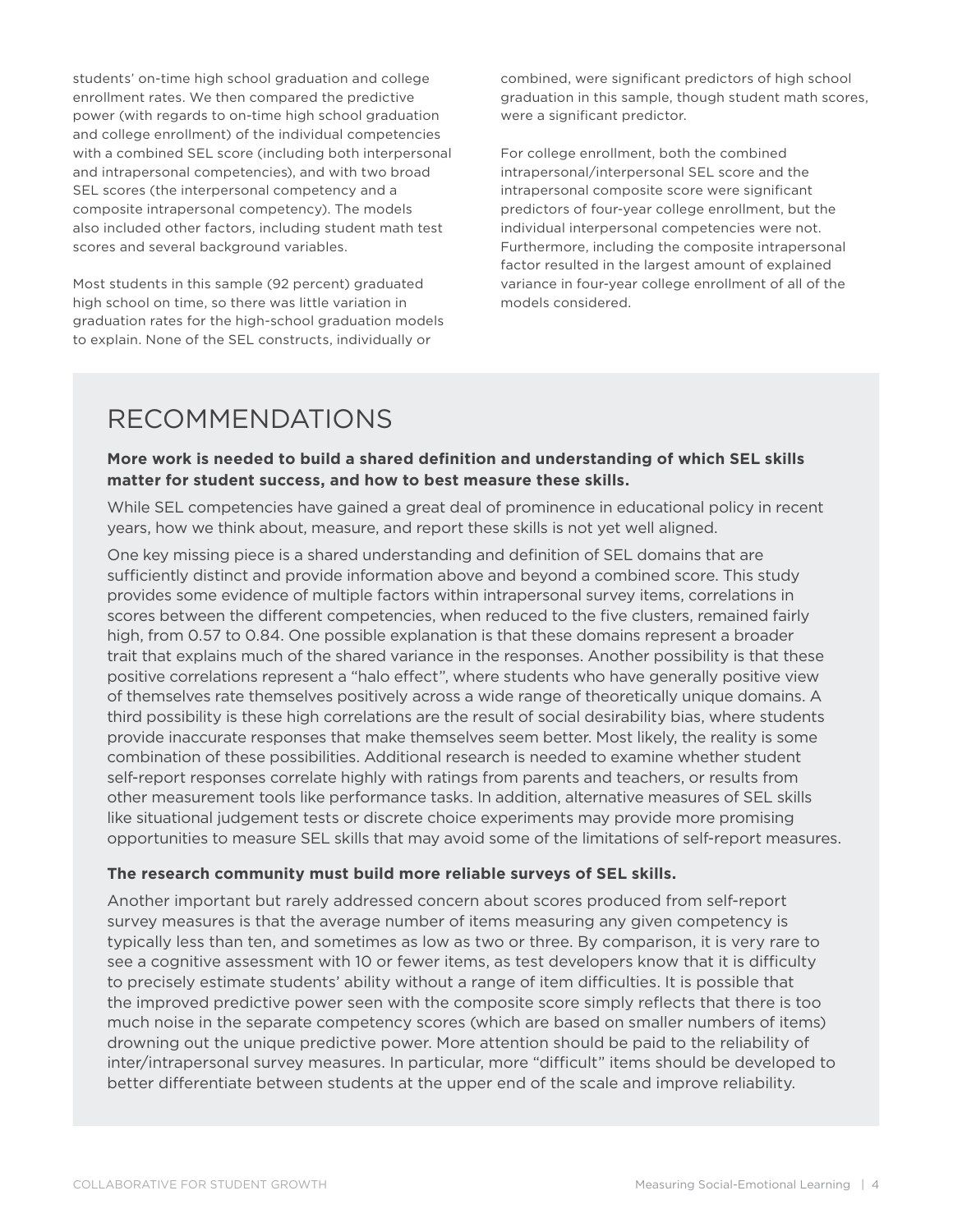- i. Lindqvist, E., and Vestman, R. (2011). The labor market returns to cognitive and noncognitive ability: Evidence from the Swedish enlistment. *American Economic Journal: Applied Economics*, 3, 101-128.
- ii. OECD. (2018). *Better understanding our youth's social and emotional development*. Retrieved from http://www.oecd.org/education/ceri/ Better-understanding-our-youth's-social-and-emotional-development-2018.pdf
- iii. Berg, J., Osher, D., Same, M. R., Nolan, E., Benson, D., & Jacobs, N. (2017). Identifying, Defining, and Measuring Social and Emotional Competencies. Washington, DC: American Institutes for Research.
- iv. Schweig, J., Baker, G., Hamilton, L. S., & Stecher, B. M. (2018). *Building a repository of assessments of interpersonal, intrapersonal, and higherorder cognitive competencies*. Santa Monica, CA: RAND Corporation.
- v. Jones, S., Bailey, R., Brush, K., Nelson, B., & Barnes, S. (2016). *What is the same and what is different? Making sense of the "non-cognitive" domain: Helping educators translate research into practice*. Retrieved from https://easel.gse.harvard.edu/files/gse-easel-lab/files/words\_ matter\_paper.pdf.
- vi. CASEL. (2019). Assessment working group. Retrieved from https://casel.org/assessment-work-group/.
- vii. Huberman, M., Bitter, C., Anthony, J., & O'Day, J. (2014). *The shape of deeper learning: strategies, structures, and cultures in deeper learning network high schools. Report #1 Findings from the Study of Deeper Learning: Opportunities and outcomes*. Washington, DC: American Institutes for Research.
- viii. Rickles, J., Zeiser, K., Mason, J., Garet, M., & Wulach, S. (2016). *Deeper Learning and high school graduation: Is there a relationship?*  Washington, DC: AIR.

#### Acknowledgments

This research was supported by a grant from the AERA Fellowship Program on the Study of Deeper Learning, funded by The William and Flora Hewlett Foundation. The author appreciates the assistance of Jim Soland and Kristina Zeiser in the preparation of the manuscript. The views expressed belong to the author and do not reflect the views or policies of the funding agency.

#### This brief describes research documented in:

Kuhfeld, M. (2019). Measuring intrapersonal and interpersonal competencies: the trade-off between multidimensionality and predictive power. (The Collaborative for Student Growth at NWEA Working Paper).

#### Suggested citation:

Kuhfeld, M. (2019). Measuring social-emotional learning: the tradeoff between measuring narrower skills versus broad competencies. (The Collaborative for Student Growth at NWEA Research Brief).

## ABOUT THE AUTHOR

Dr. Megan Kuhfeld is a Research Scientist II for the Collaborative for Student Growth at NWEA. Her research seeks to understand students' trajectories of academic and socialemotional learning (SEL) and the school and neighborhood influences that promote optimal growth. Kuhfeld completed a doctorate in Quantitative Methods in Education and a master's degree in statistics from the University of California, Los Angeles (UCLA).